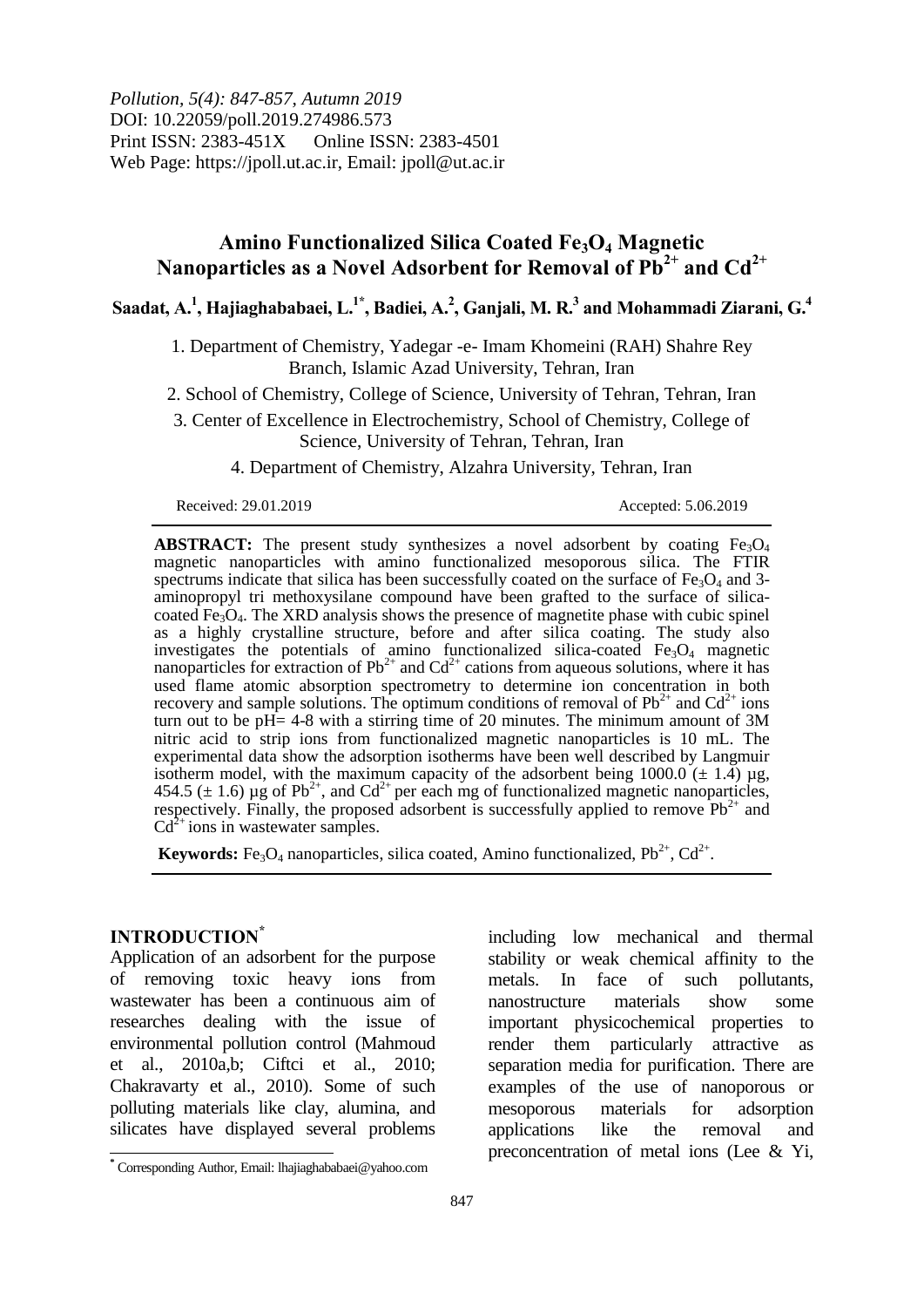2001; Lam et al., 2007; Hajiaghababaei et al., 2012), organics (Lim & Stein, 1999), dyes (Ho et al., 2003; Habibi et al., 2017), radio nuclides (Ju et al., 2000), and anionic complexes (Fryxell et al., 1999; Lee et al., 2003) and different mesoporous materials have been developed through grafting a variety of functional groups on the surface of mesopore channels (Rajabi et al., 2017; Barczak, 2019).

Recent years have witnessed a growing rate of interest and research in magnetic adsorbents (Kanani et al., 2018; Vojoudi et al., 2017b), which due to magnetism are quite favorable. These adsorbents can be separated from aqueous samples rapidly by means of a magnet. The  $Fe<sub>3</sub>O<sub>4</sub>$  nanoparticles are a good choice for magnetic adsorption thanks to their low costs, simplicity of design, easy operation, and biocompatibility. However, there are several inevitable problems, such as the aggregation, oxidization, and instability at pH<4, which significantly reduce their superparamagnetism; therefore, it is important to design a suitable coating in order to protect magnetic nanoparticles. Silica is one of the most ideal materials for the protection of  $Fe<sub>3</sub>O<sub>4</sub>$  particles due to its chemical stability, biocompatibility, and easy surface modification with a wide range of organosilane groups. Magnetic silica nanoparticles have been synthesized with many techniques, such as layer-by-layer selfassembly, Stöber process, ferrite plating, aerosol pyrolysis, and sonochemical deposition. In this way, amino-functionalized  $Fe<sub>3</sub>O<sub>4</sub> @SiO<sub>2</sub> magnetic core shell to get$ synthesized for  $Pb^{2+}$ ,  $Cu^{2+}$ , and  $Cd^{2+}$  removal (Wang et al., 2010). It must mentioned that

the silica, used in this study, was not mesoporous. Contiguity of magnetic nanoparticles and functionalized mesoporous silica materials provides active sites for adsorption and the simple as well as rapid separation process (Vojoudi et al., 2018; Tang et al., 2013). Tang et al. prepared amino-functionalized  $Fe<sub>3</sub>O<sub>4</sub>$ @mesoporous  $SiO<sub>2</sub>$  microspheres for Pb<sup>2+</sup> and Cd<sup>2+</sup> removal. There, functionalization was done in ethanol/DI water under ultra-sonication.

On the other hand, heavy metals pose significant threats to the ecosystem, with lead and cadmium being of greater concern. Lead compounds are used in six categories, namely batteries, petroleum additives, alloys, pigments, cables, and ammunitions, with drinking water, food, air and soil establishing the major instances of exposure to lead ions, which in high quantities, can meddle with the synthesis of hemoglobin, affect the kidneys, gastrointestinal tract, joints, and reproductive system, and cause acute or chronic damages to the nervous system (HSDB, 1996).

The most significant use of cadmium is in nickel/cadmium batteries, pigments, PVC stabilizers, alloys, electronic compounds, phosphate fertilizers, and refined petroleum products. Long-term exposure to this metal could bring about obstructive lung-related maladies like lung cancer. Cadmium also causes bone defects (osteomalacia, osteoporosis) in humans and animals (HSDB, 1996).

The current study synthesized and used  $Fe<sub>3</sub>O<sub>4</sub>$  magnetic nanoparticles, coated with amino functionalized silica (Figure 1) for the purpose of removing  $Pb^{2+}$  and  $Cd^{2+}$ ions from aqueous solutions.



**Fig. 1. Structure of amino functionalized silica coated**  $Fe<sub>3</sub>O<sub>4</sub>$  **magnetic nanoparticles**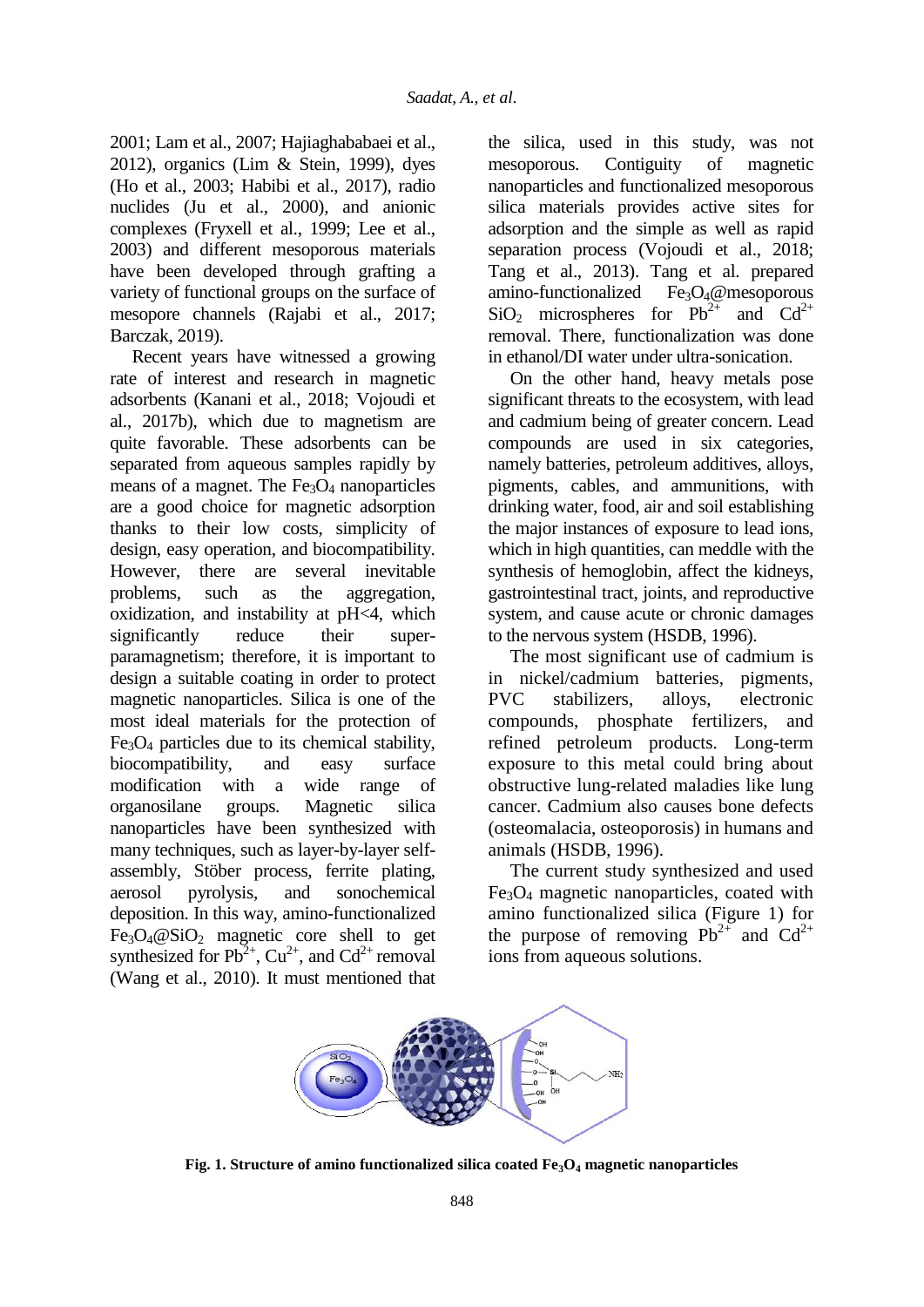## **MATERIALS AND METHODS**

Fourier transform infrared (FT-IR) spectra were acquired in the range of 400 to 4000 cm-1 via a RAYLEIGH WQF-510A FT-IR spectrophotometer and by means of KBr pellet technique. X-ray diffraction (XRD) analysis helped determining the crystalline structures of the products, using an X'Pert Pro MPD diffractometer, equipped with a Cu K<sub>a</sub> radiation source ( $\lambda$ = 1.5418 Å) at 40 kV and 40 mA. A UP 400S Hielscher ultrasonication probe was used to disperse the species at an operating voltage of 450 V. What is more, 1.4 T strong magnet (5 cm×5 cm×4 cm) was applied for magnetic material separation. Atomic absorption analyses were run on a PG-990 flame atomic absorption spectrometer, using hollow cathode lamps as well as an air/acetylene burner at a slit width of 0.4 nm with the lamp current equal to 5.0 mA. Lead and cadmium were measured at the wavelengths of 273.3 nm and 164.1 nm, respectively. Deuterium lamp background correction was also used. In case of other cations, the corresponding recommended conditions were employed.

The  $98\%$  FeCl<sub>2</sub>.4H<sub>2</sub>O,  $98\%$ FeCl<sub>3</sub>.6H<sub>2</sub>O, absolute ethanol,  $99\%$ glycerol, 25% aqueous solution of ammonium, and all solvents and analytical grade nitrate salts of sodium, manganese, magnesium, cobalt, silver, nickel, zinc, cadmium, lead, chromium, and copper were prepared from Merck. Tetraethyl orthosilicate (TEOS, 98%) and 3 aminopropyl trimethoxysilane (APTES, 97%), purchased from Sigma-Aldrich. Doubly-distilled deionized water was used throughout the research. It involved preparing 1000 mg/L solutions of all metal ions by dissolving appropriate amounts of the corresponding nitrate salts in DDIW. These were used as stock solutions for preparation of the rest of the solutions through dilution.

The  $Fe<sub>3</sub>O<sub>4</sub>$  magnetic nanoparticles (MNPs) were prepared as described in other researches (e.g., Banaei et al., 2017)<br>with minor alterations. The typical with minor alterations. procedure involved dissolving 4.30 and 11.68 g of  $FeCl<sub>2</sub>$ .4H<sub>2</sub>O and  $FeCl<sub>3</sub>$ .6H<sub>2</sub>O in 200 mL deionized water in nitric atmosphere under vigorous stirring at 85 ºC. Afterwards, the solution received 25 mL of 25% aqueous ammonia, which immediately changed its color from orange to black and the produced MNPs got separated, being washed with deionized water thrice and with 100 mL NaCl solution 0.02 mol/L once. Finally, it got dispersed in deionized water for further use.

The Silica-coated  $Fe<sub>3</sub>O<sub>4</sub>$  magnetic nanoparticles (SCMNPs) were prepared likewise our previous work (Vojoudi et al., 2017a). The method included transferring 25 mL of a suspension of the magnetite nanoparticles (MNPs) into an Erlenmeyer flask. Then, the MNPs got separated from the supernatant, using a magnet and then dispersed in 80 mL of a 10% v/v aqueous solution of tetraethoxysilane (TEOS). Afterwards, as much as 60 mL of glycerol was added and the mixture's pH was decreased, using glacial acetic acid to 4.6. This mixture was stirred at 90 °C for 2 hours under a nitric atmosphere, with the product getting separated and washed several times with not only 500 mL deionized water but 500 mL ethanol, also. The final product was dispersed in deionized water for further use. In order to modify SCMNPs and prepare amino functionalized silica-coated  $Fe<sub>3</sub>O<sub>4</sub>$ magnetic nanoparticles (SCMNPs-N), one gram of the prepared silica-coated MNPs got dispersed in 200 mL of water-free toluene, followed by addition of 25 mL 3 aminopropyl trimethoxysilane (APTES) in toluene (10% V/V) to the reaction vessel, later refluxed for 24 h under a dry  $N_2$ atmosphere. The resulting solid particles got separated, using a magnet; they also were repeatedly washed with ethanol and vacuum dried.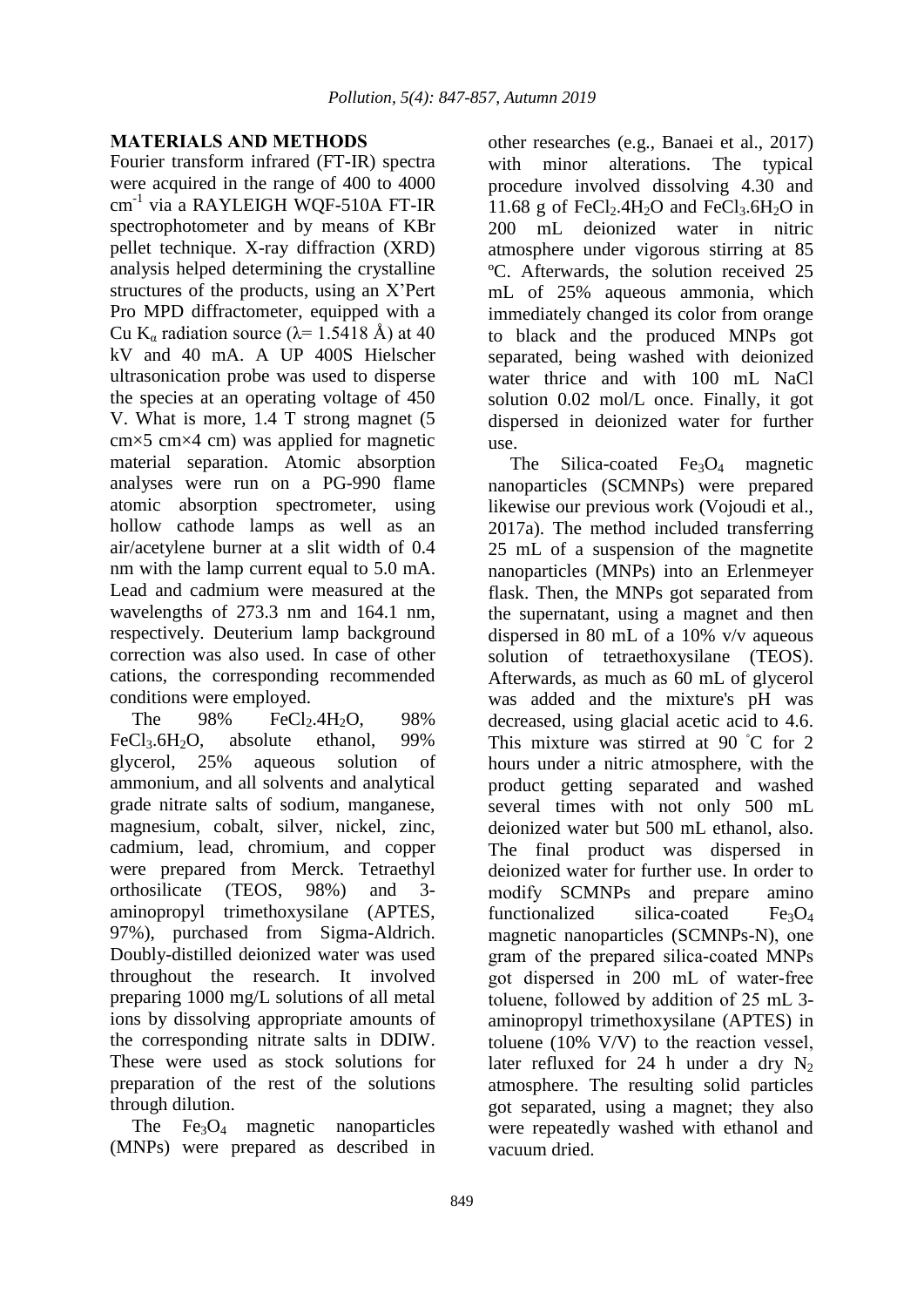The extraction procedure, using the SCMNPs-N, involved addition of desirable amounts (e.g. 20 mg) of the adsorbent to 25 mL of the sample solution, containing 3 mg/L Pb<sup>2+</sup> and Cd<sup>2+</sup> ions and stirring for at least 20 min. Then, the resulting mixture was filtrated by filter paper and the ions got stripped via washing with 10 mL of a 3.0 mol/L solution of nitric acid and analyzed through flame atomic absorption spectroscopy. In order to adsorb the isotherm, some solutions with different concentrations were agitated in the range of 50-1500 mg/L of ions until achieving equilibrium.

#### **RESULTS AND DISCUSSION**

The FTIR spectra, obtained for the MNPs, SCMNPs, and SCMNPs-N (Figure 2), offered meaningful information about the bonding sites of the samples. For pure  $Fe<sub>3</sub>O<sub>4</sub>$ , the strong broad signals at around 576 and 455  $\text{cm}^{-1}$ , reflected the stretching vibrations of Fe–O bonds. The band, observed at  $3462 \text{ cm}^{-1}$ , in some cases originated from the O–H group, while the ones observed at 803 and 1091cm<sup>-1</sup>, reflected the stretching of Si–OH and Si– O–Si, being observed in the spectra of the silica-coated Fe<sub>3</sub>O<sub>4</sub>, indicating that  $SiO<sub>2</sub>$ had been successfully coated on the surface



**Fig. 2. FT-IR spectra of MNPs, SCMNPs, and SCMNP-N**

of Fe<sub>3</sub>O<sub>4</sub>. Comparison of IR spectra of the SCMNPs, showed that the SCMNP-N contained the characteristic bands at 2854 and 2977  $cm^{-1}$ , typical of the C-H stretch of methylene of the alkyl chain, and confirmed that organosilane compound had been successfully grafted to the SCMNPs surface (Vojoudi et al., 2017b).

The crystallinity of the modified and unmodified nanoparticles were studied by X-ray diffraction analysis with their results, presented in Figure 3. The respective diffraction peaks at  $2\theta = 30.3°$ , 35.7<sup>°</sup>, 43.2<sup>°</sup>, 53.3<sup>°</sup>, 57.1<sup>°</sup>, and 62.5<sup>°</sup> corresponded to (220), (311), (400), (422), (511), and (440) planes, respectively, agreeing well with the magnetite database (JCPDS No. 19-0629) and indicating that the magnetite  $(Fe<sub>3</sub>O<sub>4</sub>)$  phase had a cubic spinel as a highly crystalline structure. Further, the pattern included a broad reflection at  $20 - 30^{\circ}$ , due to the coating of the amorphous  $SiO<sub>2</sub>$  (Vojoudi et al., 2018).

Extraction of the target species with SCMNPs-N adsorbents was evaluated at different pH values within the range of 2.0 to 8.0. The changes in the solution pH were caused by one mol/L solutions of nitric acid or sodium hydroxide, with the results demonstrated in Figure 4.



**Fig. 3. X-ray diffraction patterns of MNPs and SCMNPs-N**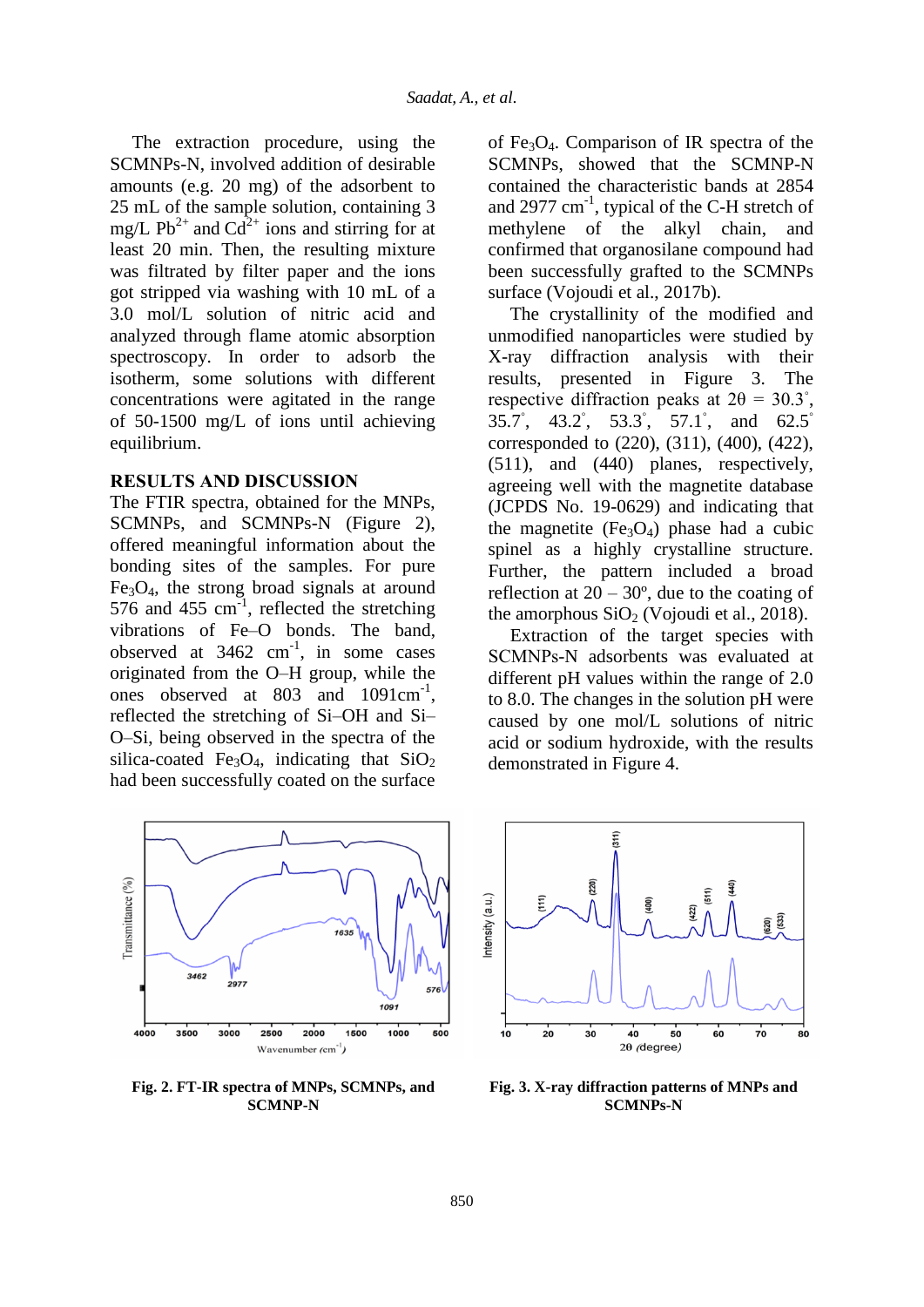

**Fig. 4. Effect of pH on the removal efficiency of Pb2+ and Cd2+ ions by SCMNPs-N (initial ion concentration: 3 mg/L Pb2+ andCd2+, volume of solution: 25 mL, adsorbent amount: 20 mg)**



**Fig. 5. Effect of adsorbent amount on the removal percentage of Pb2+ and Cd2+ ions (initial ion concentration: 3**   $mg/L$  Pb<sup>2+</sup> and Cd<sup>2+</sup>, volume of solution: 25 mL, pH $\cong$  5)

As can be seen,  $Pb^{2+}$  and  $Cd^{2+}$  can be extracted quantitatively by the SCMNPs-N in the pH range of 4-8. This could be explained by the fact that depending on pH, surface groups of adsorbent (N and OH) may change their charges. At low pH condition, most of the binding sites on SCMNPs-N are protonated and the surface of adsorbent is surrounded by hydronium ions, thus inhibiting the binding of  $Pb^{2+}$  and  $Cd^{2+}$  ions. As the pH of ions solution rise, the surface groups will be deprotonated, resulting in an increase of negativelycharged sites which favour the sorption of  $Pb^{2+}$  and  $Cd^{2+}$  cations due to electrostatic attraction. Therefore, the optimum pH for the removal of  $Pb^{2+}$  and  $Cd^{2+}$  ions is between 4- 8.

To determine the best amount of

adsorbent required for maximum removal of  $Pb^{2+}$  and  $Cd^{2+}$  ions, some experiments were conducted in 25 mL of  $Pb^{2+}$ , and  $Cd^{2+}$ solution, using different amounts of the SCMNPs-N from 10-30 mg.

As can be seen from Figure 5, the ions' removal efficiency was initially increased by raising the amount of the adsorbent, due to availability of higher adsorption sites. Then, the percentage removal reached almost a constant value. In the light of the results, the rest of the experiments were performed, using 20 mg of SCMNPs-N.

The effect of time on the extraction efficiency was studied, using a series of solutions that contained 75  $\mu$ g of Pb<sup>2+</sup> and  $Cd^{2+}$  ions, with the results presented in Figure 6. The overall adsorption process took place in three phases, namely, the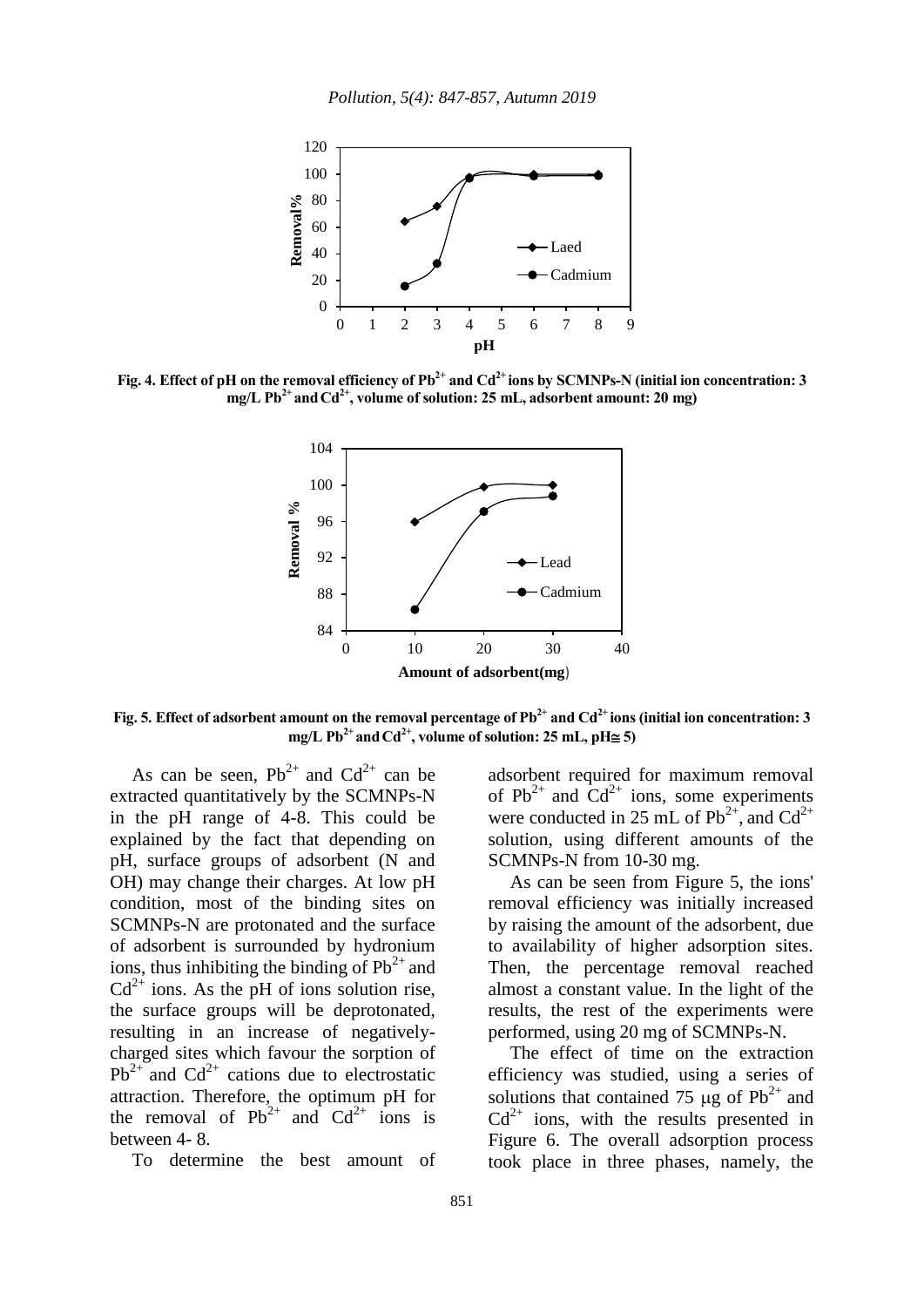*initial fast uptake*, the *slow uptake*, and the *equilibrium*. The initial stage occurred due to the existence of considerable concentration gradients between the surface of the adsorbent and the bulk solution as a result of the large number of available vacant sites. Consequently, the adsorption rate was high at this stage. As time passed. both the gradient and the number of adsorption sites reduced due to the accumulation of target species on the adsorbent, gradually decreasing the adsorption rate until the final equilibrium state was reached. Based on the results, the best results were achieved after stirring the

reaction mixture for 20 min or more, hence chosen as the optimal extraction time.

In order to investigate  $Pb^{2+}$  and  $Cd^{2+}$  ions removal from water samples with diverse metal ions, as much as 25 mL aliquots of aqueous solutions, containing 75  $\mu$ g of Pb<sup>2+</sup>,  $Cd^{2+}$ , and different amounts of other cations, were subjected to the extraction experiments under optimal conditions, with the obtained results given in Table 1. Obviously, the target species were completely removed by the SCMNPs-N under these conditions, at up to rather high amounts of the third component without any significant interference effect observed.



**Fig. 6. Effect of contact time on removal of**  $Pb^{2+}$  **and**  $Cd^{2+}$  **ions (initial ion concentration: 3 mg/L**  $Pb^{2+}$  **and**  $Cd^{2+}$ , volume of solution: 25 mL, adsorbent amount: 20 mg, pH $\cong$  5)

<code>Table 1. Removal of Pb<sup>2+</sup> and Cd<sup>2+</sup> ions from triple mixtures<sup>a</sup> (initial concentration: 3 mg/L Pb<sup>2+</sup> and Cd<sup>2+</sup>,</code> volume of solution: 25 mL, adsorbent amount: 20 mg, pH≅ 5, contact time: 20 min)

| <b>Divers ions</b>                                                                                                                        | Amount taken( $\mu$ g) | %Removal<br>of $Pb^{2+}$ | %Removal<br>of $Cd^{2+}$ |
|-------------------------------------------------------------------------------------------------------------------------------------------|------------------------|--------------------------|--------------------------|
| $Na^{2+}$                                                                                                                                 | 2500                   | $100.0(1.0)^b$           |                          |
|                                                                                                                                           | 250                    |                          | 98.4(0.7)                |
| $Na^{2+}$<br>$Mg^{2+}$<br>$Mg^{2+}$<br>$Cr^{3+}$<br>$Cr^{3+}$<br>$Cr^{2+}$<br>$C_0^{2+}$<br>$Ag^+$<br>$Mi^{2+}$<br>$Ni^{2+}$<br>$Zn^{2+}$ | 2500                   | 99.5(0.9)                |                          |
|                                                                                                                                           | 250                    |                          | 95.0(1.1)                |
|                                                                                                                                           | 2500                   | 100.0(0.8)               |                          |
|                                                                                                                                           | 150                    |                          | 96.0(0.6)                |
|                                                                                                                                           | 2500                   | 99.9 (0.9)               |                          |
|                                                                                                                                           | 250                    |                          | 95.8(0.7)                |
|                                                                                                                                           | 2500                   | 99.3(1.0)                |                          |
|                                                                                                                                           | 250                    |                          | 98.7(1.0)                |
|                                                                                                                                           | 2500                   | 100.0(1.2)               |                          |
|                                                                                                                                           | 250                    |                          | 97.1 (0.9)               |
|                                                                                                                                           | 2500                   | 97.2(1.3)                |                          |
| $Zn^{2+}$                                                                                                                                 | 150                    |                          | 99.5(1.0)                |
| $\text{Cu}^{2+}_{2+}$                                                                                                                     | 2500                   | 100.0(0.7)               |                          |
|                                                                                                                                           | 150                    |                          | 98.7(1.0)                |
| $Mn^{2+}$                                                                                                                                 | 2500                   | 99.9 (0.9)               |                          |
| $Mn^{2+}$                                                                                                                                 | 250                    |                          | 95.0(0.7)                |

<sup>a</sup> Initial samples contained 75µg lead and cadmium ions in 25 ml water.

<sup>b</sup>Values in parentheses are RSDs based on three replicate analysis.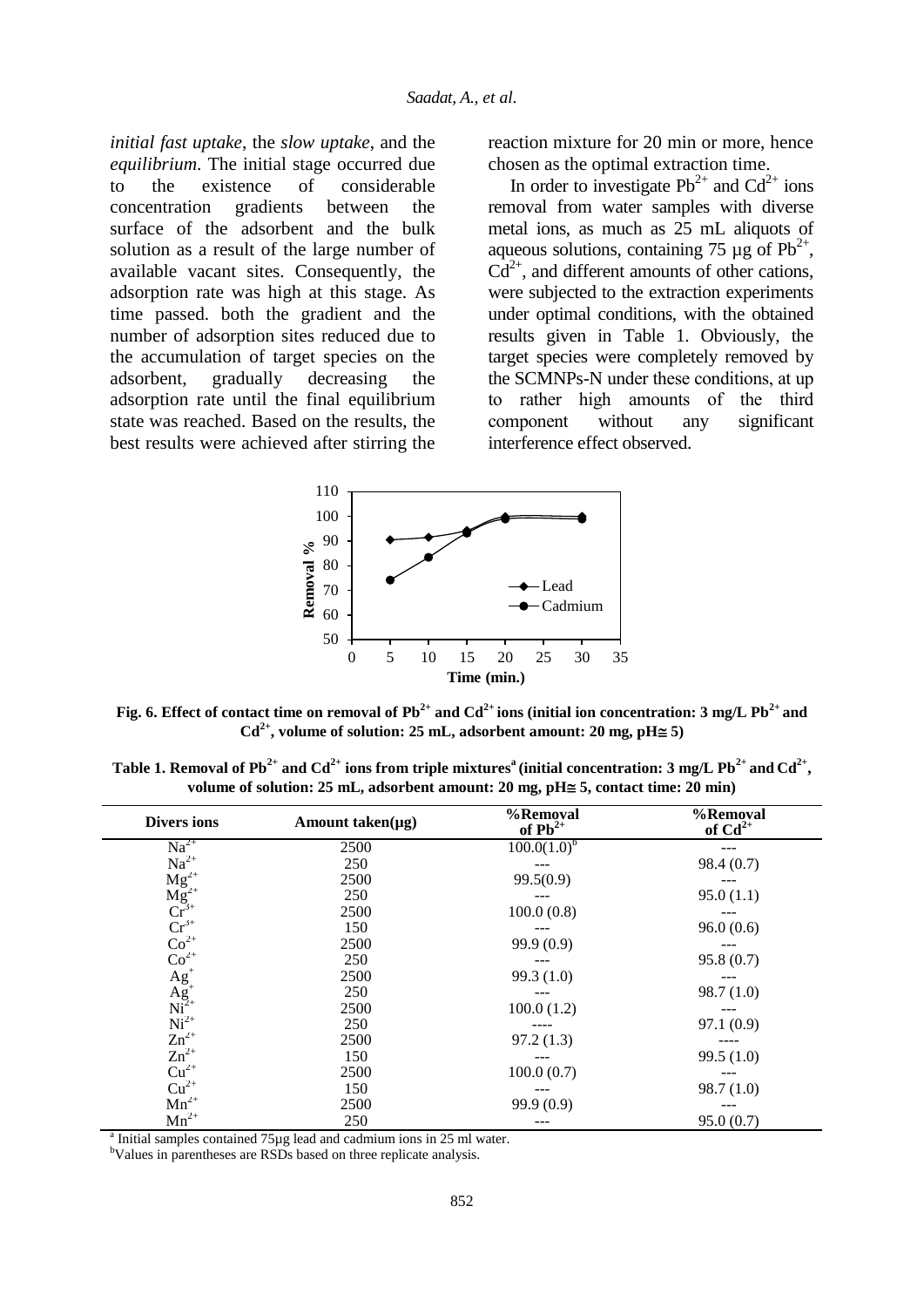In order to optimize the use of SCMNPs-N, it is important to establish the most appropriate adsorption isotherm. Freundlich, Langmuir and Temkin isotherm models were evaluated in these studies. The Freundlich model was derived under the assumption that one is dealing with a heterogeneous surface with a nonuniform distribution of adsorption heat, while the Langmuir model was build based on the assumption that the sorption process takes place at specific homogeneous sites within the make-up of the adsorbent.

The linearized form of the Langmuir is (Langmuir, 1918):

$$
\left. \begin{array}{l} C_e \end{array}\right|_e = \left. \begin{array}{l} 1 \end{array}\right|_{b q_m} + \left. \begin{array}{l} C_e \end{array}\right|_{q_m}
$$

where  $q_m$  is the maximum adsorption capacity corresponding to complete monolayer coverage and b is the equilibrium constant (L/mg).

The Freundlich model can take the following linearized form (Freundlich, 1906):

$$
\log q_e = \log K_f + \frac{1}{n_f} \log C_e
$$

where  $K_f$  is roughly an indicator of the adsorption capacity and  $1/n_f$  is the adsorption intensity. The slope  $1/n_f$ , ranging between 0 and 1, is a measure of adsorption intensity or surface heterogeneity, becoming more heterogeneous as its value gets closer to zero.

The Temkin isotherm is usually used for heterogeneous surface energy systems (non-uniform distribution of sorption heat) (Temkin & Pyzhev, 1940). This model can take the following linearized form:

$$
q_e \equiv BLn \ k_t + BLnC_e
$$

where  $B = RT/b$  is a constant related to sorption heat (J/mol) and obtained from the Temkin plot (qe versus lnCe); b, Temkin isotherm constant; R, universal gas constant  $(8.314 \text{ J/mol} \cdot \text{K})$ ; T, the temperature  $(K)$ ; and  $K_t$ , Temkin isotherm equilibrium binding constant  $(L/g)$ .

Table 2 shows the obtained isotherm values. The parameters, related to each isotherm for the adsorption of the metal ions on the SCMNPs-N, were determined by means of linear regression analysis, and the square of the correlation coefficients  $(R<sup>2</sup>)$  was calculated. The results of equilibrium data for both target species fitted into the Langmuir isotherm model with correlation coefficients  $(R^2)$  in the range of 0.9996 and 0.9976 for Pb**<sup>+</sup>**<sup>2</sup> and  $Cd^{\bar{+2}}$ , respectively, as compared to the Freundlich and Temkin model.  $Pb^{2+}$  and  $Cd^{2+}$  ions formed a homogeneous ions formed a homogeneous monolayer on the surface of adsorbent. On the basis of the Langmuir analysis, maximum adsorption capacities were determined to be 1000 and 454.5 µg of  $Pb^{+2}$  and  $Cd^{+2}$  ions per each mg of adsorbent, respectively.

| <b>Isotherm</b> | <b>Parameters</b>       | $Pb^{2+}$<br>$\overline{\text{Cd}^{2+}}$ |  |
|-----------------|-------------------------|------------------------------------------|--|
|                 | $q_m(mg/g)$             | 1000<br>454.5                            |  |
| Langmuir        | $b(L/mg)$<br>$R^2$      | 0.06<br>0.14                             |  |
|                 |                         | 0.9996<br>0.9976                         |  |
|                 | n                       | 3.37<br>4.06                             |  |
| Freundlich      | $\frac{K_f(mg/g)}{R^2}$ | 243.05<br>80.04                          |  |
|                 |                         | 0.7960<br>0.9080                         |  |
|                 | B                       | 119.74<br>59.63                          |  |
| Temkin          | $K_T(L/g)$<br>$R^2$     | 3.93<br>9.69                             |  |
|                 |                         | 0.9508<br>0.8855                         |  |

**Table 2. Values of isotherm parameters for sorption of**  $\text{Pb}^{2+}$  **and**  $\text{Cd}^{2+}$  **ions**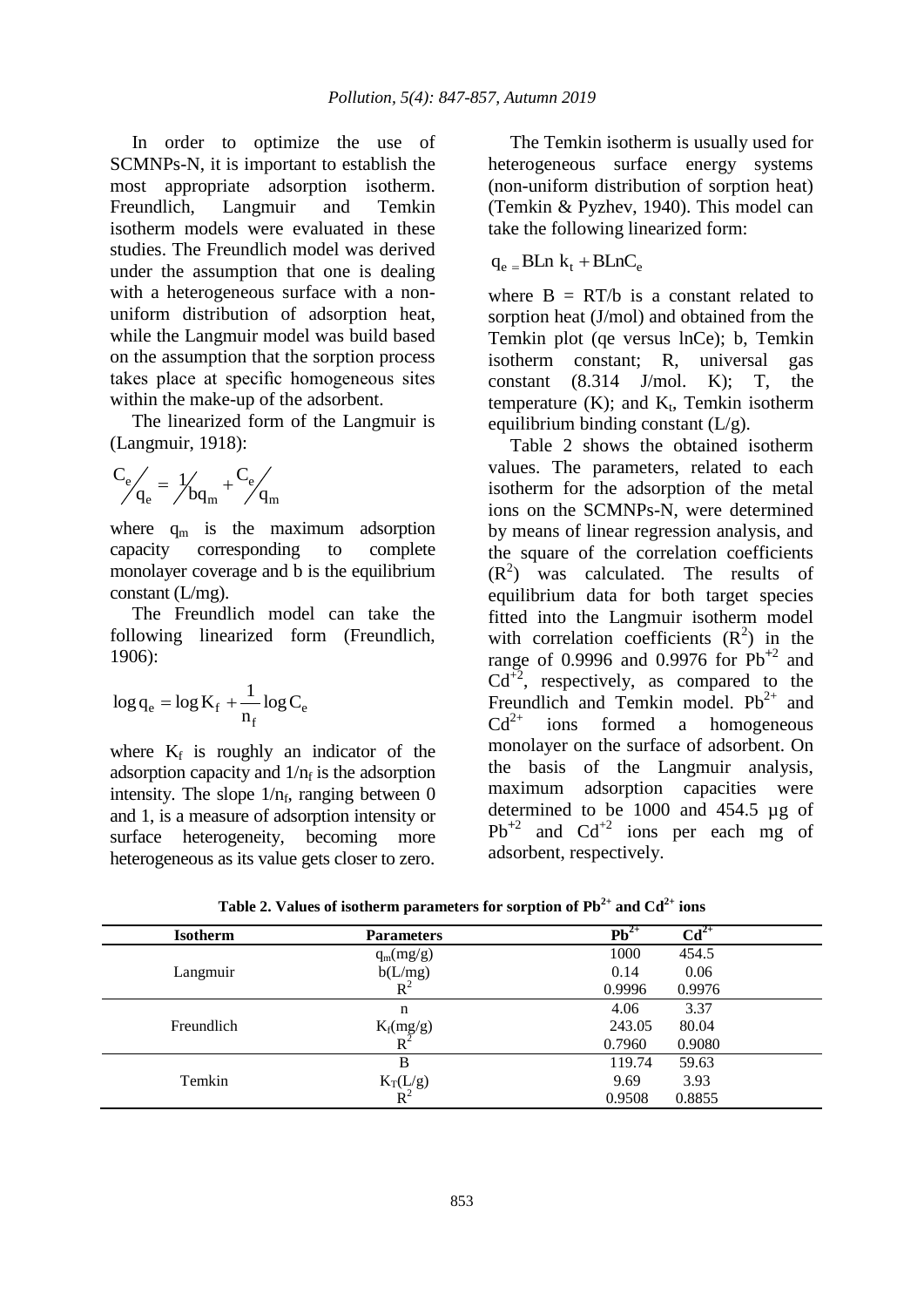

**Fig. 7. Effect of volume of stripping acid on the recovery percentage of Pb2+ and Cd2+ ions (initial concentration:**   $\overline{3}$  mg/L Pb<sup>2+</sup> and Cd<sup>2+</sup>, volume of solution: 25 mL, adsorbent amount: 20 mg, pH $\cong$  5, contact time: 20 min)

The reusability of adsorbent is of great importance as a cost effective process in water treatment. Various experiments have been performed to specify proper volumes of nitric acid for recovering adsorbed  $Pb^{2+}$ and  $Cd^{2+}$  ions from SCMNPs-N, by means of different volumes of the acid. Based on the observations, illustrated in Figure 7, ten mL of the 3.0 mol/L nitric acid solution can lead to quantitative elution of  $Pb^{2+}$  and  $Cd^{2+}$  ions from the 20 mg of SCMNPs-N.

Further tests were performed to assess the regeneration capacity of SCMNPs-N. The adsorbent was used through repeated tests of the adsorption/desorption process with the results showing that the recovery efficiency of the sorbent after four cycles was reduced by only 0.4% and 3.4% for  $Pb^{2+}$  and  $Cd^{2+}$ , respectively.

Effect of modification of silica-coated Fe3O<sup>4</sup> magnetic nanoparticles (SCMNPs) on the  $Pb^{2+}$  and  $Cd^{2+}$  ions removal efficiency was investigated. In this order, 20 mg of both SCMNPs and SCMNPs-N were added to 25 mL of 3 mg/L of each ion solutions. The mixed solution was gently shaken at room

temperature for 20 minute. Remarkably, the removal efficiency of both ions was low in unmodified adsorbent (63% for  $Pb^{2+}$  and 59% for  $Cd^{2+}$ ) though it increased in modified adsorbent (100% for  $Pb^{2+}$  and 99% for  $Cd^{2+}$ ). The results indicated that modification of adsorbent with amino functional group would remarkably increase the removal of  $Pb^{2+}$  and  $Cd^{2+}$  ions.

Application of  $Pb^{2+}$  and  $Cd^{2+}$  ion removal from real sample was examined by various wastewater types, including wastewater of pharmaceutical and Battery factory. The initial and residual concentrations of  $Pb^{2+}$  and  $Cd^{2+}$  in the samples were analyzed through the standard addition method, because of the matrix effect. Results (Table 3) revealed that the proposed method could be applied successfully for removal of  $Pb^{2+}$  and  $Cd^{2+}$ ions in wastewater samples with very good efficiency. The proposed adsorbent can remove  $Pb^{2+}$  and  $Cd^{2+}$  ions in low concentrations of ions and complex matrix, whereas most of the adsorbents could not be efficacious in these conditions.

**Table 3. Removal of Pb2+ and Cd2+ ions from wastewater samples (contact time: 20 min, volume of sample solution: 25 mL, adsorbent amount: 20 mg)**

| <b>Samples</b>            | <b>Concentration of</b><br>$Pb^{2+}(mg/L)$ | %Removal<br>of $\text{Pb}^{2+}$ | <b>Concentration of</b><br>$Cd^{2+}(mg/L)$ | %Removal<br>of $Cd^{2+}$ |
|---------------------------|--------------------------------------------|---------------------------------|--------------------------------------------|--------------------------|
| Battery wastewater        | 5.32                                       | 94.7                            | 4.43                                       | 88.3                     |
| pharmaceutical wastewater | 3.79                                       | 96.5                            | 2.74                                       | 91.6                     |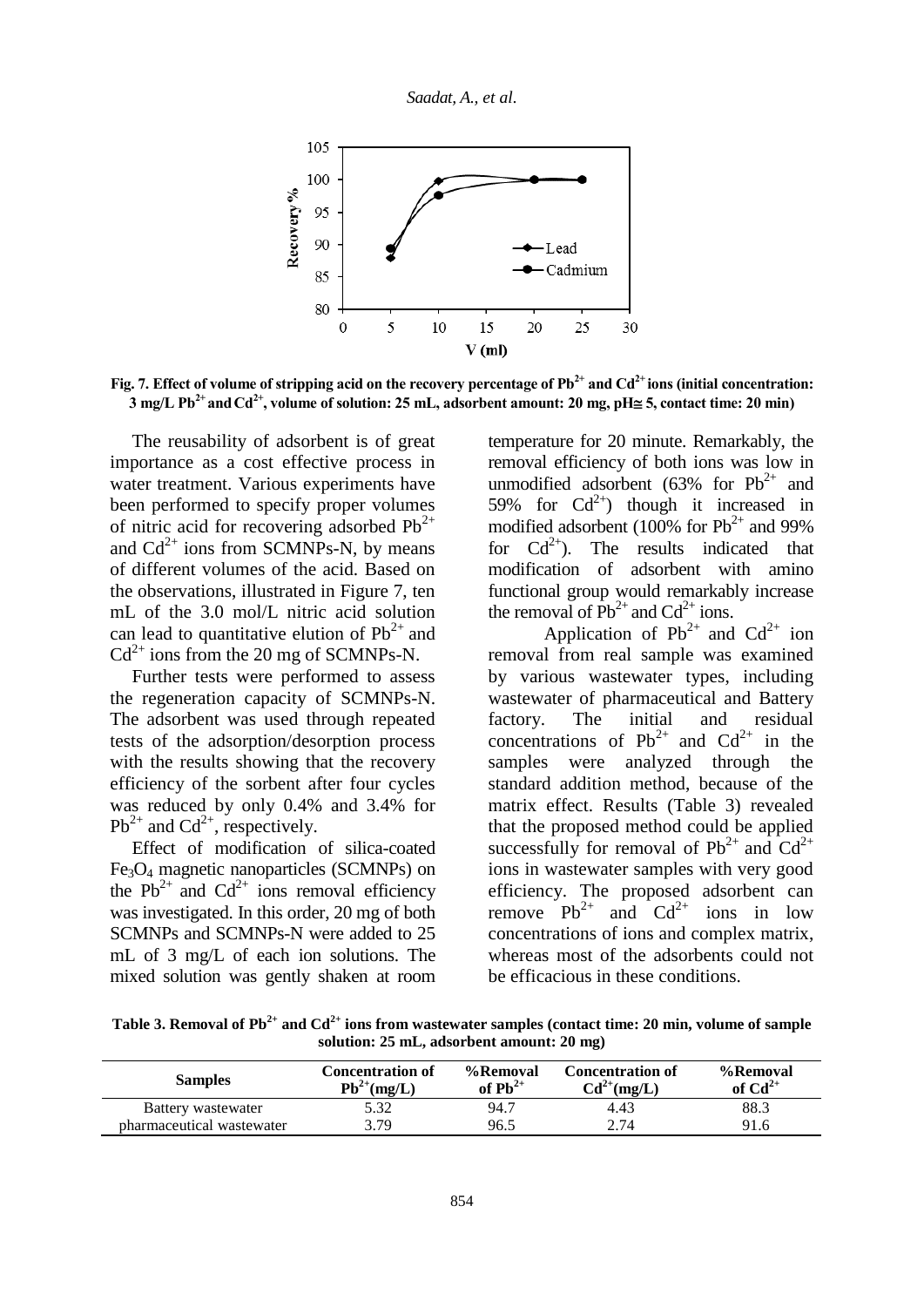| <b>Adsorbent</b>                                    | <b>Maximum</b><br>capacity $(mg/g)$ | <b>Removed</b><br>ions | Ref.                              |  |
|-----------------------------------------------------|-------------------------------------|------------------------|-----------------------------------|--|
|                                                     | 9.5                                 | $Pb^{+2}$              | (Hosseinzadeh et al.,             |  |
| $Fe3O4$ nanoparticles                               | 13.8                                | $Cd^{+2}$              | 2016)                             |  |
|                                                     | 108.9                               | $Pb^{+2}$              | (Chen et al., 2017)               |  |
| sulfonated $Fe3O4$ magnetic nanoparticle            | 80.9                                | $Cd^{+2}$              |                                   |  |
| 2-(5-bromo-2-pyridylazo)-5-diethylaminophenol       | 24.1                                | $Cd^{+2}$              | (Kakaei &                         |  |
| Modified $Fe3O4$                                    |                                     |                        | Kazemeini, 2016)                  |  |
| amino-functionalized $Fe3O4$ nanoparticles          | 40.1                                | $Pb^{+2}$              | (Tan et al., 2012)                |  |
| diethylenetriamine functionalized mesoporous SBA-15 | 183.0                               | $Pb^{+2}$              | (Hajiaghababaei et<br>al., $2012$ |  |
|                                                     | 476.1                               | $Pb^{+2}$              |                                   |  |
| ZnO-Chitosan core-shell nanocomposite               | 135.1                               | $Cd^{+2}$              | (Saad et al., 2018)               |  |
| amino functionalized silica coated $Fe3O4$ magnetic | 1000                                | $Pb^{+2}$              |                                   |  |
| nanoparticles                                       | 454.5                               | $Cd^{+2}$              | (This work)                       |  |

**Table 4. Comparison of the proposed method with previous reports**

Table 4 compares the maximum capacity of SCMNPs-N and some other previouslyreported adsorbents for  $Pb^{2+}$  and  $Cd^{2+}$  ions removal. Results clearly reveal that the proposed adsorbent was superior to the ones in all former reports in terms of adsorption capacity (Tan et al., 2012; Hajiaghababaei et al., 2012; Hosseinzadeh et al., 2016; Kakaei & Kazemeini, 2016; Chen et al., 2017; Saad et al., 2018). What is noteworthy is that the proposed adsorbent, being the result of  $Fe<sub>3</sub>O<sub>4</sub>$ nanoparticles' coupling to amino functionalized mesoporous silica, had very higher adsorption capacity in comparison with the amino-functionalized  $Fe<sub>3</sub>O<sub>4</sub>$  nanoparticles (Tan et al., 2012) and diethylenetriamine functionalized mesoporous SBA-15 (Hajiaghababaei et al., 2012).

### **CONCLUSION**

The main goal of the present research was to develop a simple, fast, and efficient adsorbent for removal of  $Pb^{2+}$  and  $Cd^{2+}$ ions from water and wastewater samples; therefore, it successfully applied amino functionalized silica-coated  $Fe<sub>3</sub>O<sub>4</sub>$ magnetic nanoparticles, a novel adsorbent for removal of  $Pb^{2+}$  and  $Cd^{2+}$  ions. Modification of silica-coated  $Fe<sub>3</sub>O<sub>4</sub>$ magnetic nanoparticles with amino groups was an efficient tool to improve the efficiency of removal procedure.  $Pb^{2+}$  and  $Cd^{2+}$  ions were completely removed at pH ≥4 after being stirred for 20 min in 25 mL

of 3 mg/L solution of these two ions and by using 20 mg of SCMNPs-N. Isotherm studies indicated that the Langmuir model fitted the experimental data better than Freundlich and Temkin models. The maximum adsorption capacity was 1000.0 and 454.5  $\mu$ g Pb<sup>2+</sup> and Cd<sup>2+</sup> ions per mg SCMNPs-N, respectively. The advantage of the adsorbent turned out to be its very short adsorption time, simple separation process, high adsorption capacity, and reduced channeling results.

#### **ACKNOWLEDGMENT**

The author thanks the Islamic Azad University of of Yadegar-e-Imam Khomeini (RAH) Shahre-Rey branch Research Council for its support of this work.

#### **REFERENCES**

Banaei, A., Ebrahimi, S., Vojoudi, H., Karimi, S., Badiei, A. and Pourbasheer, E. (2017). Adsorption equilibrium and thermodynamics of anionic reactive dyes from aqueous solutions by using a new modified silica gel with 2, 2′-(pentane-1, 5-diylbis (oxy)) dibenzaldehyde. Chem. Eng. Res. Des., 123; 50-62.

Barczak, M. (2019). Functionalization of mesoporous silica surface with carboxylic groups by Meldrum's acid and its application for sorption of proteins. J. Porous Mat., 26(1); 291–300.

Chakravarty, P., Sarma, N. S. and Sarma, H. P. (2010). Removal of lead (II) from aqueous solution using heartwood of Areca catechu powder. Desalination, 256; 16-21.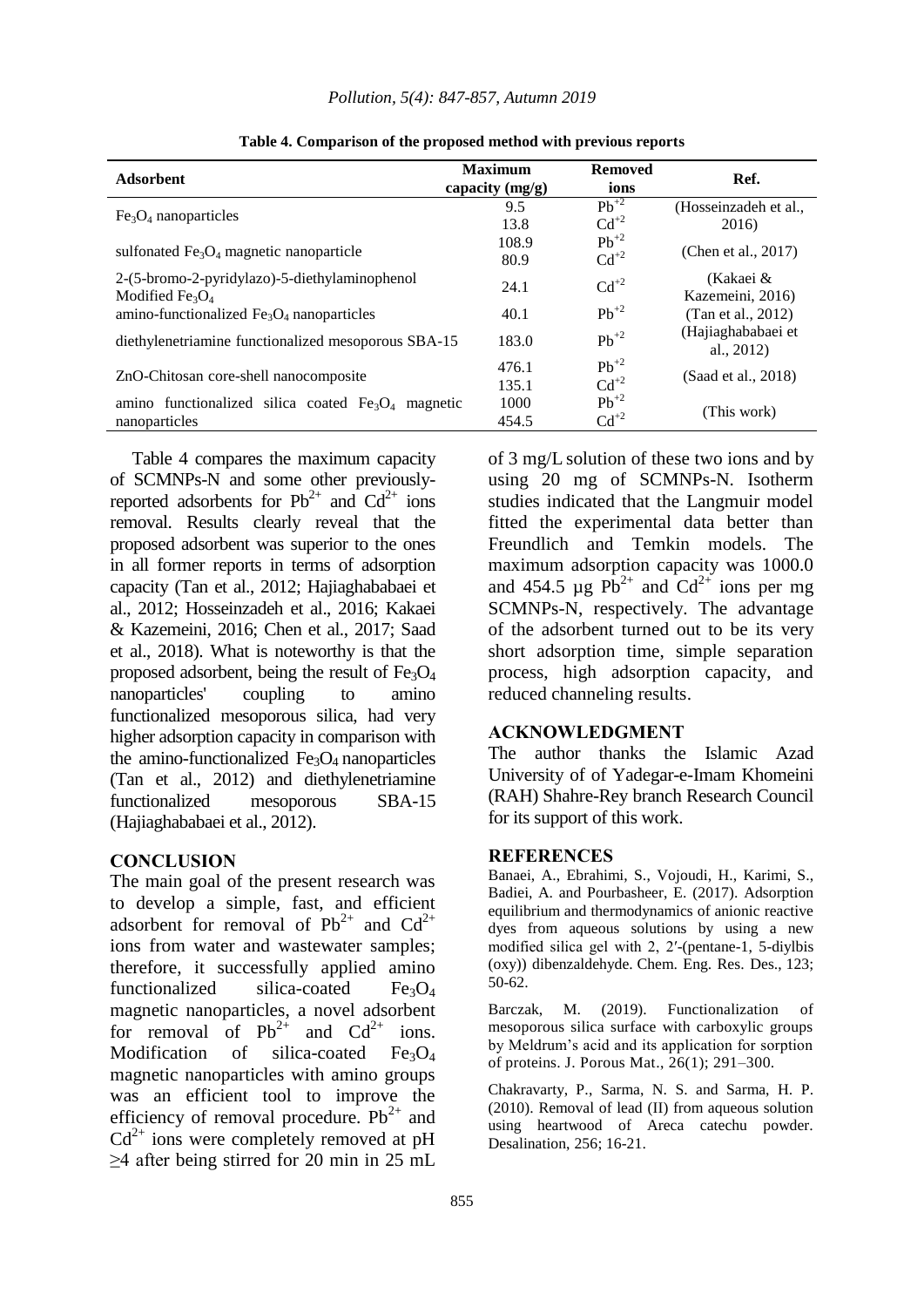Chen, K., He, J., Li, Y., Cai, X., Zhang, K., Liu, T., Hu, Y., Lin, D., Kong, L. and Liu, J. (2017). Removal of cadmium and lead ions from water by sulfonated magnetic nanoparticle adsorbents. J. Colloid Interface Sci., 494; 307-316.

Ciftci, H., Yalcin, H., Eren, E., Olcucu, A. and Sekerci, M. (2010). Enrichment and determination of  $Ni<sup>2+</sup>$  ions in water samples with a diamino-4-(4nitro-phenylazo)-1H-pyrazole (PDANP) by using FAAS. Desalination, 256; 48-53.

Freundlich, H. M. F. (1906). Over the adsorption in solution. J. Phys. Chem., 57; 385-470.

Fryxell, C. E., Liu, J., Hauser, T. A., Nie, Z., Ferris, K. F., Mattigod, S., Gong, M. and Hallen, R. T. (1999). Design and synthesis of selective mesoporous anion traps. Chem. Mater., 11(8); 2148-2154.

Habibi, S., Hajiaghababaei, L., Badiei, A., Yadavi, M., Dehghan Abkenar, S., Ganjali, M. R., and Mohammadi Ziarani, G. (2017). Removal of reactive black 5 from water using carboxylic acid-grafted SBA-15 nanorods. Desalin. Water Treat., 95; 333-341.

Hajiaghababaei, L., Badiei, A., Shojaan, M., Ganjali, M. R., Mohammadi Ziarani, G. and Zarabadi poor, P. (2012). A novel method for the simple and simultaneous preconcentration of  $Pb^{2+}$ ,  $Cu^{2+}$  and  $Zn^{2+}$ ions with aid of diethylenetriamine functionalized SBA-15 nanoporous silica compound. Int. J. Environ. Anal. Chem., 92; 1352-1364.

Ho, K. Y., Mckay, G. and Yeung, K. L. (2003). Selective adsorbents from ordered mesoporous silica. Langmuir, 19(7); 3019-3024.

Hosseinzadeh, M., Seyyed Ebrahimi, S. A., Raygan, S. and Masoudpanah, S. M. (2016). Removal of cadmium and Lead ions from aqueous solution by nanocrystalline magnetite through mechanochemical activation. J. Ultrafine Grained Nanostructured Mater., 49; 72-79.

Ju, Y. H., Webb, O. F., Dai, S., Lin, J. S. and Barnes, C. E. (2000). Synthesis and characterization of ordered mesoporous anion-exchange inorganic/organic hybrid resins for radionuclide separation. Ind. Eng. Chem. Res., 39(2); 550-553.

Kakaei, A. and Kazemeini, M. (2016). Removal of Cd (II) in water samples using modified magnetic iron oxide nanoparticle. Iran. J. Toxicol., 10; 9-14.

Kanani, N., Bayat, M., Shemirani, F., Ghasemi, J. B., Bahrami, Z. and Badiei, A. (2018). Synthesis of magnetically modified mesoporous nanoparticles and their application in simultaneous determination of Pb(II), Cd(II) and Cu(II). Res. Chem. Intermed., 44; 1688-1709.

Lam, K. F., Yeung, K. L. and Mckay, J. (2007).

Selective mesoporous adsorbents for  $Cr_2O_7^2$  and  $Cu<sup>2+</sup>$  separation. Microporous Mesoporous Mater., 100; 191-201.

Langmuir, I. (1918). Adsorption of gases on plain surface of mica platinum. J. Am. Chem. Soc., 40, 1361-1403.

Lee, B., Bao, L. L., Im, H. J., Dai, S., Hagaman, E. ., and Lin, J. S. (2003). Synthesis and characterization of organic−inorganic hybrid mesoporous anion-exchange resins for perrhenate  $(ReO<sub>4</sub>)$  anion adsorption. Langmuir, 19; 4246-4252.

Lee, H. and Yi, J. (2001). Removal of copper ions using functionalized mesoporous silica in aqueous solution. Sep. Sci. Technol., 36; 2433-2448.

Lim, M. H. and Stein, A. (1999). Comparative studies of grafting and direct syntheses of inorganic−organic hybrid mesoporous materials. Chem. Mater., 11; 3285-3295.

Mahmoud, M. E., Kenawy, I. M. M., Hafez, M. A. H. and Lashein, R. R. (2010a). Removal, preconcentration and determination of trace heavy metal ions in water samples by AAS via chemically modified silica gel N-(1-carboxy-6-hydroxy) benzylidenepropylamine ion exchanger. Desalination, 250; 62-70.

Mahmoud, M. E., Osman, M. M., Hafez, O. F., Hegazi, A. H. and Elmelegy, E. (2010b). Removal and preconcentration of lead (II) and other heavy metals from water by alumina adsorbents developed by surface-adsorbed-dithizone. Desalination, 251; 123-130.

National Library of medicine, (1996). Hazardous Substances Data Bank (HSDB).

Rajabi, F., Fayyaz, F. and Luque, R. (2017). Cytosine-functionalized SBA-15 mesoporous nanomaterials: Synthesis, characterization and catalytic applications. Microporous Mesoporous Mater., 253; 64-70.

Saad, A. H. A., Azzam, A. M., El-Wakeel, S. T., Mostafa, B. B. and Abd El-latif, M. B. (2018). Removal of toxic metal ions from wastewater using ZnO@Chitosan core-shell nanocomposite. Environ. Nanotechnol., Monitor. Manage., 9; 67-75.

Tan, Y., Chen, M. and Hao, Y. (2012). High efficient removal of Pb (II) by amino-functionalized Fe3O<sup>4</sup> magnetic nano-particles. Chem. Engin. J., 191; 104-111.

Tang, Y., Liang, S., Wang, J., Yu, S. and Wang, Y. (2013). Amino-functionalized core-shell magnetic mesoporous composite microspheres for Pb(II) and Cd(II) removal. J. Environ. Sci., 25(4); 830–837.

Temkin, M. I. and Pyzhev, V. (1940). Kinetics of